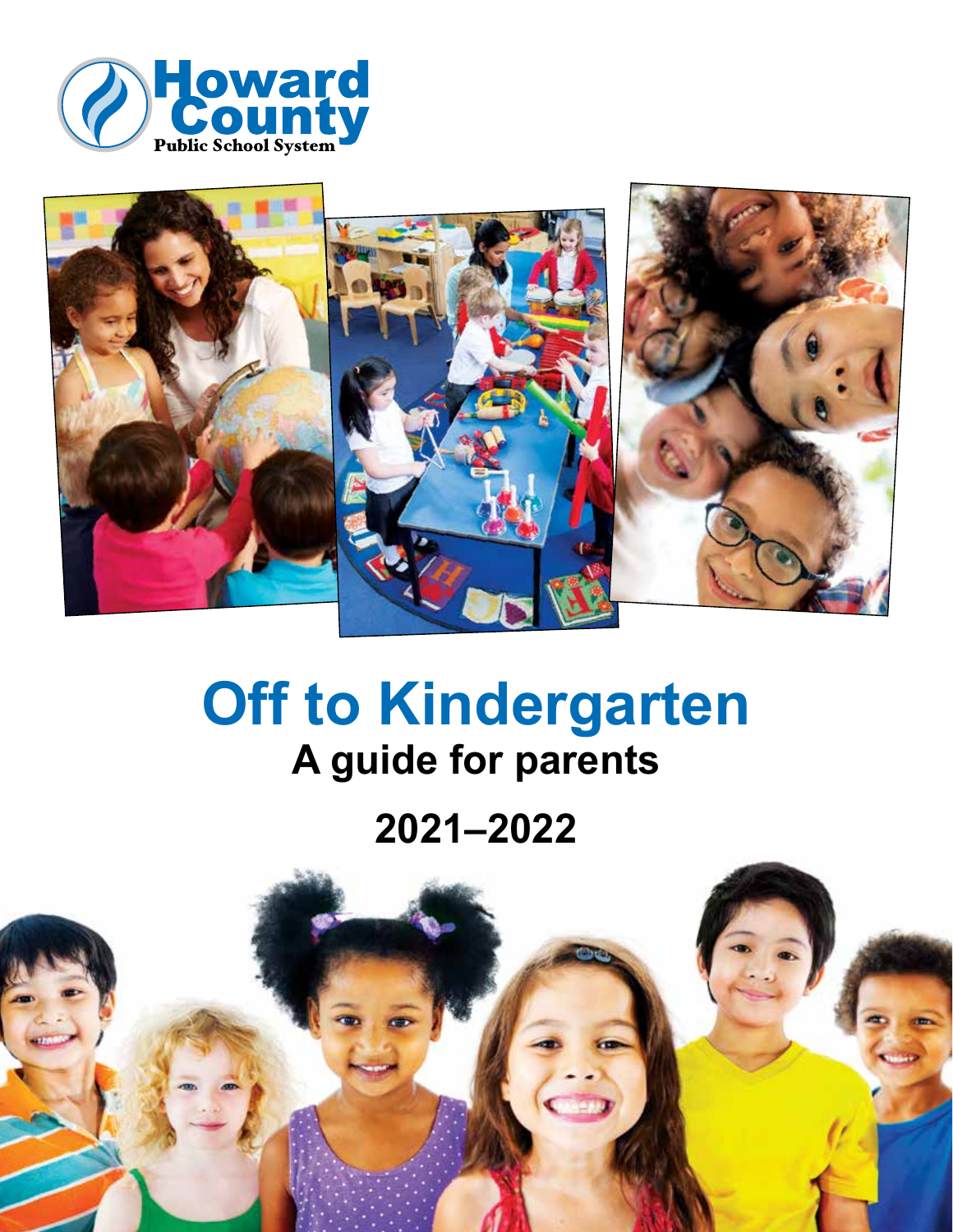





# **Kindergarten Registration Requirements**

Children must be 5 years old by September 1 in order to enroll in kindergarten. Every child who is 5 years old by September 1 must be enrolled in a kindergarten or alternate program approved by the Maryland State Department of Education or have an approved waiver. Children who turn 5 between September 2 and October 13 may be eligible for early admission. Please visit www.hcpss.org/enroll/early-admission/ for more information.

# **Document Checklist for Registration**

### *Documents required at time of registration:*

- $\Box$  Parent picture ID: driver's license, passport, MVA identification or other legal form of photographic identification.
- $\Box$  Signed original, current lease or deed with your address, valid dates, signatures.
- $\Box$  Current utility bill with name and address (non-cellular telephone, gas and electric, water, cable bill) issued within the previous 45 days of registration.
- $\Box$  Student's evidence of birth (birth certificate, passport/visa, physician's certificate, baptismal or church certification, hospital certificate, parent/s affidavit or birth registration.)
- $\Box$  Proof of parental relationship, custody, or quardianship. If applicable, bring legal proof of custody (court order).
- $\Box$  Student's current proof of immunizations signed by physician.
- $\Box$  Student's most recent grade report, transcript, report card from last school attended at time of withdrawal, if applicable.
- $\Box$  Documentation of Special Education (IEP), 504, Psychological Report, or related services.
- $\Box$  Any additional paperwork that may be necessary due to special living arrangements or circumstances.

Families who require interpreter services can contact the following call center lines for assistance:

Centro de Llamadas – 410-313-1591

전화 문의 센터 - 410-313-1592

电话服务中心 - 410-313-5920

Biakchawnhkhawhnak Hmun – 410-313-5968

All other registration questions can be answered by calling the International Student Registration Center at 410-313-1525 or 410-313-7102.

Refer to www.hcpss.org/enroll/ for more information.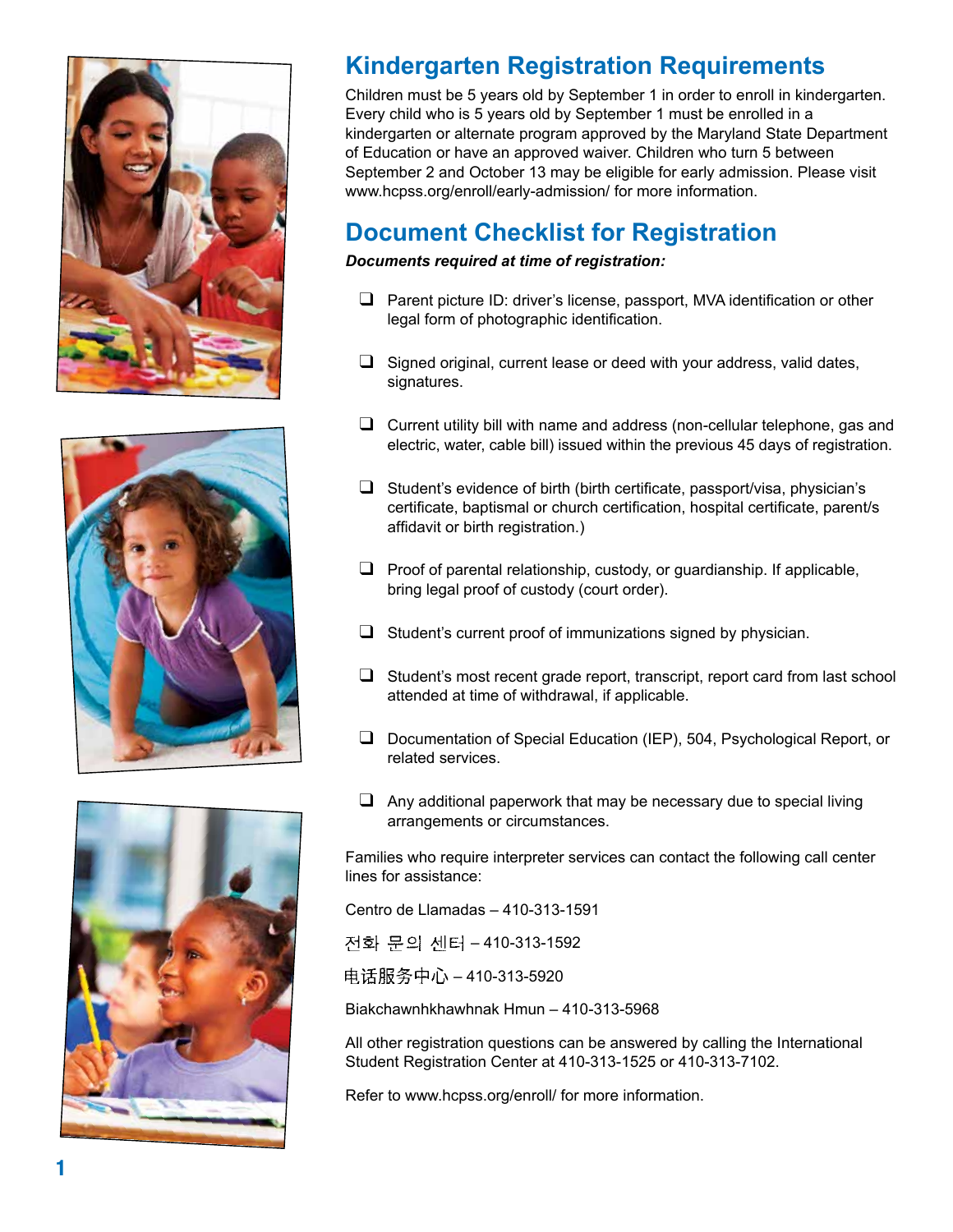# **Letter to Parents**

Dear Kindergarten Parents and Guardians,

Welcome to the Howard County Public School System. Your child is about to take the first steps on a journey that leads to high school graduation and continues to a bright future. We are excited to partner with you in providing your child with an excellent education in a nurturing and supportive learning environment. On behalf of your child's new teachers, school staff, and the entire school system, we welcome you and look forward to getting to know you and your child.

Kindergarten is an exciting year of exploration and discovery. Your child will learn to read, solve problems, and investigate the world of science and social studies. Teachers and staff members welcome your questions about classroom expectations and school procedures, as well as your child's readiness in reading, mathematics, science and technology, health and physical education, and the arts. HCPSS believes the best learning outcomes occur when teachers and parents work as a team to provide challenging and engaging learning experiences. This partnership helps children enjoy the process of learning as they gain new skills and confidence, and establishes a strong foundation for success throughout the school years and beyond.

This booklet provides resources and information to help you and your child prepare for kindergarten. Please feel free to contact your child's school or the Howard County Department of Education with any questions or concerns. We look forward to joining you and your child on a wonderful adventure of learning, discovery and growth.

Sincerely,

Michael J. Martirano, Ed.D. Interim Superintendent





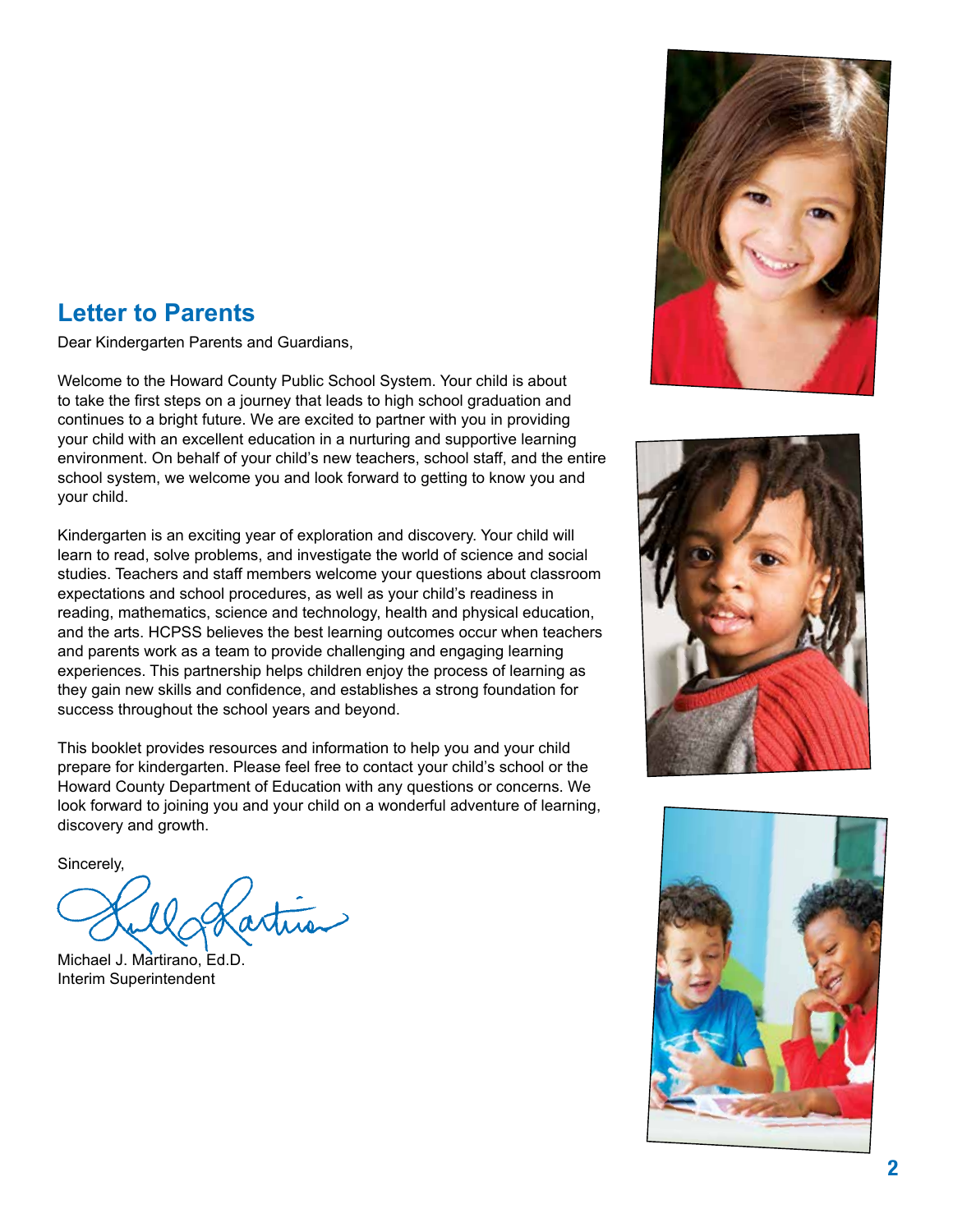

![](_page_3_Picture_1.jpeg)

![](_page_3_Picture_2.jpeg)

# **What is Kindergarten?**

Kindergarten is a place for your child to learn and grow in a safe and nurturing environment. Students develop a curiosity for learning in a setting that promotes positive social and emotional development. Your child will learn to share ideas and communicate effectively while making friends and interacting with others through various instructional experiences. Students will develop a strong foundation for selfregulation as they engage in a rigorous academic curriculum. Nurturing the whole child will lay the groundwork for future success in school and in life.

Kindergarten children are eager learners who learn best through experience. A developmentally appropriate kindergarten program develops curiosity, competence, independence, and excitement toward future education. The kindergarten classroom provides an atmosphere that appreciates diversity and accepts individual contributions. All children learn best when they see themselves in the curriculum. Teachers work with students in a variety of ways and design activities that encourage each child to experience success. Through flexible grouping and differentiated instruction, teachers address the strengths and needs of each child.

# **The Kindergarten Program**

All Howard County elementary schools provide a full-day kindergarten program. Students are actively engaged in hands-on learning experiences that incorporate the following curriculum areas:

- Art
- English/language arts
- Health
- Mathematics
- Media
- Music
- Physical education
- Science
- Social studies
- Technology

Teachers use a variety of strategies as part of large and small group instruction to implement the Maryland College and Career-Ready Kindergarten Standards. The curriculum integrates all areas of learning while emphasizing critical thinking and problem-solving skills. Teachers work collaboratively to develop rigorous and engaging lessons that challenge and inspire young learners. For more information about the curriculum, please visit www.hcpss.org/academics/what-your-child-willlearn-guides/.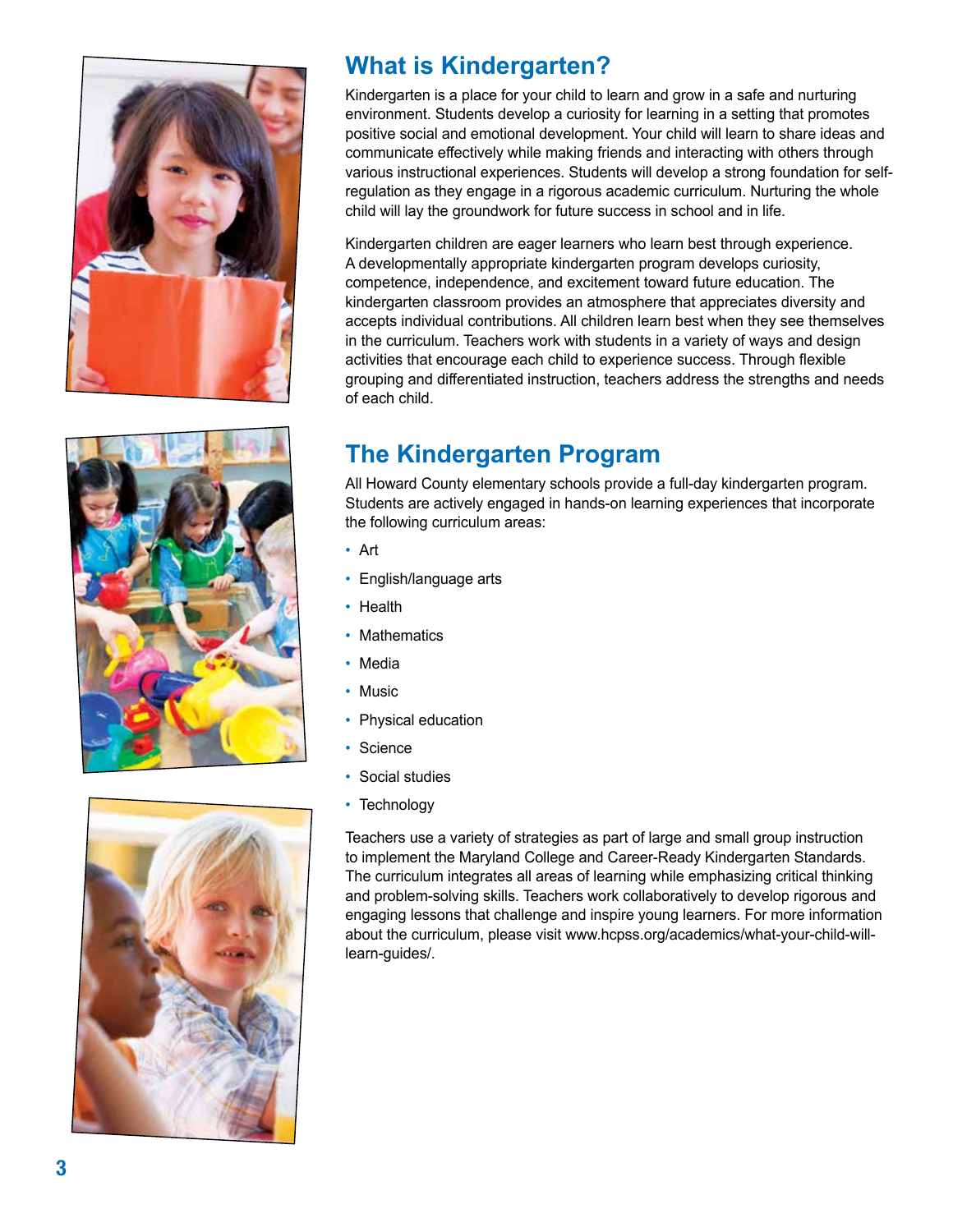# **What Does** *Ready For Kindergarten* **Mean?**

Kindergarten readiness encompasses the knowledge, skills and behaviors that enable children to participate and succeed when they begin school, which then sets the stage for future learning and overall success. There are many different skills and behaviors that your child learns during the preschool years that help him/her to be ready for success in kindergarten. These skills and behaviors are categorized into learning domains, all of which are taught and assessed in school. This is just a sampling of those skills:

#### • **Language and Literacy**

Talking and listening to adults and other children. Speaking clearly. Retelling or answering questions about stories. Identifying some letters, letter sounds and rhyming words. Recognizing/writing name.

#### • **Mathematics**

Counting. Comparing amounts of objects. Understanding numbers and their value. Sorting things by color, shape or size. Solving problems. Recognizing shapes and their properties.

#### • **Physical Well-Being and Motor Development**

Running, jumping, climbing and playing ball. Buttoning a shirt or zipping a jacket. Using scissors. Drawing. Writing numbers and letters. Practicing safe and healthy behaviors.

#### • **Scientific Thinking**

Using senses to observe things. Making predictions. Asking questions. Recognizing cause and effect.

• **Social Foundations** 

Getting along with others. Following rules, routines and multi-step directions. Recognizing and dealing with emotions. Taking risks. Being persistent. Staying on task.

#### • **Social Studies**

Learning about self and family. Cooperating with others. Understanding roles and responsibilities. Decision making. Exploring the community.

#### • **The Arts**

Playing, dancing and moving creatively. Experimenting with different tools, props and materials.

Prior to kindergarten there are many things parents can do to support their child's transition to school. From making sure appropriate documentation is gathered, to playing and reading with and listening to their child, the year before kindergarten is a great opportunity to develop school readiness!

Check out readiness resources at www.hcpss.org/enroll/kindergarten/ and review *The Year before Kindergarten* timeline at the bottom of the page. In addition, there will be activities offered at your assigned school to support the transition to kindergarten.

![](_page_4_Picture_18.jpeg)

![](_page_4_Picture_19.jpeg)

![](_page_4_Picture_20.jpeg)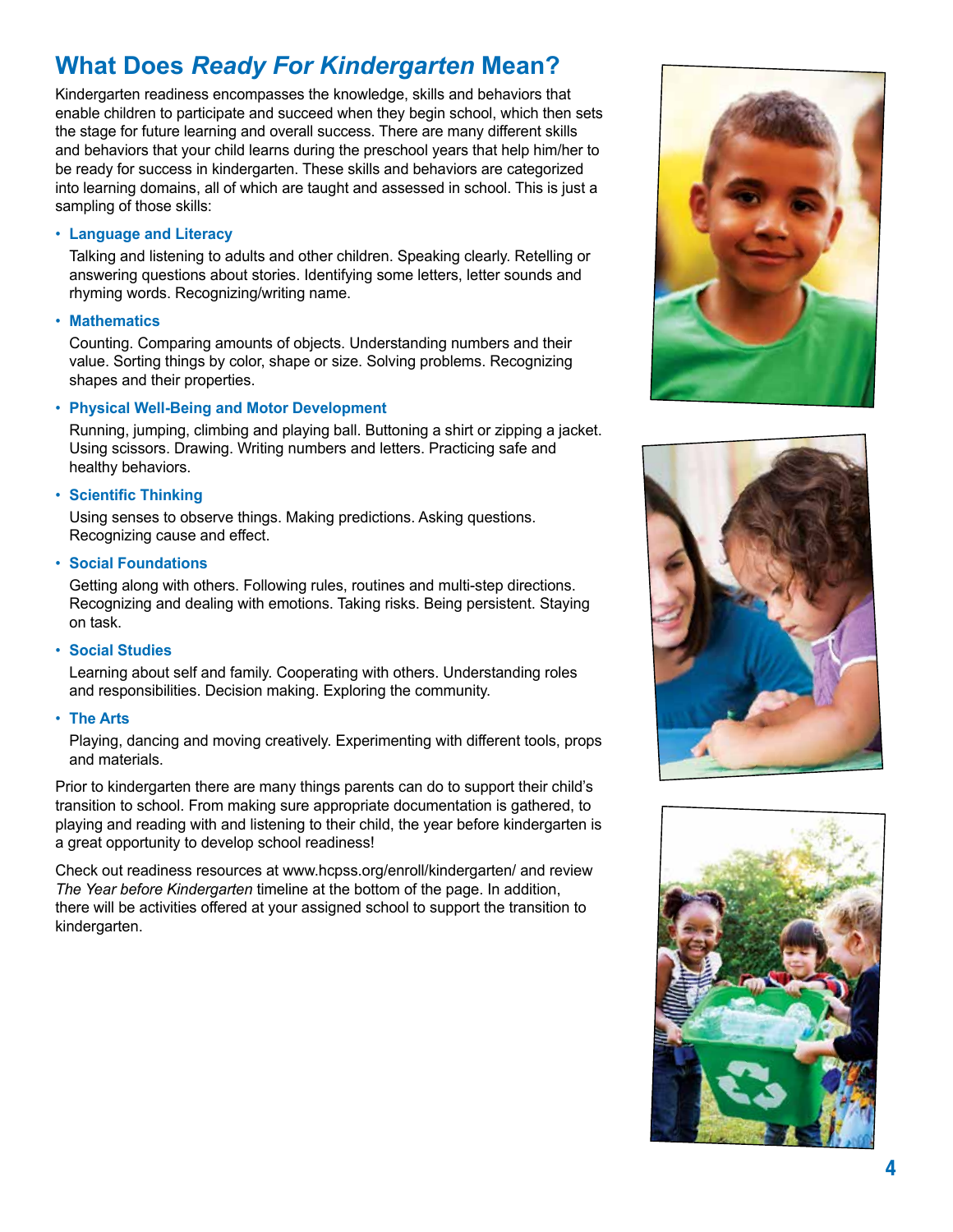# **How to Help Your Child**

Children should be engaged in activities that prepare them for the kindergarten experience. You should work with your child at a pace that is comfortable for them. All activities should be fun yet purposeful. Here are a few things you can do with your child to support learning at home:

- Encourage a positive attitude toward school and learning.
- Provide opportunities for use of multisensory materials such as wet glue, paint, play dough, shaving cream and sand.
- Encourage pretend/dramatic play, which is a wonderful way for children to use their imagination and apply skills they are learning.
- Provide materials for drawing pictures and coloring. Encourage your child to explain drawings and tell stories with pictures.
- Provide opportunities for cutting and pasting different materials such as paper, yarn and/or ribbon.
- Let your child practice following multi-step directions.
- Engage in purposeful conversation when taking trips to a variety of places. Even simple errands or quick stops can spark conversations that help your child build expressive language skills and enrich vocabulary. For example, libraries,

grocery stores, zoos, airports, farms, parks, construction sites and restaurants are full of new things to see and talk about.

- Provide opportunities for your child to develop independence. It is important to foster these skills prior to the start of school. Opportunities for practice may include:
	- Dressing, zipping, buttoning and/or snapping clothing.
	- Tying shoe laces.
	- Packing and unpacking a backpack.
	- Opening containers (e.g., juice boxes/bags, yogurt and fruit cups, lunch containers).
	- Playing with other children away from home or independently in a social setting.
- Play different types of games with your child to promote turn-taking and allow them opportunities to both win and lose. Card games, board games and games with spinners are important learning experiences for kindergarteners. These types of games teach cooperation, math and language skills, and promote critical thinking.
- Be sure your child is aware of their full name, parents' names, home address, telephone number, and birth date.
- Encourage your child to hold a pencil and practice printing their name using uppercase and lowercase letters.
- Play rhyming games, read nursery rhymes and sing songs with your child.
- Read to your child daily. Ask questions about the stories. Point out interesting pictures, words and patterns.
- Support the transition to kindergarten.
	- Visit your elementary school.
- Play on the kindergarten playground.
- Find opportunities for group experiences.
- Visit your local library for interactive programs: www.hclibrary.org.
- Check with your school's PTA for upcoming events.
- Shop for school supplies together.
- Read books about kindergarten. A link to a sample book list from the Howard County Library System can be found at: www.hclibrary. org/new-a-main/parents/.
- Review K Family and Community resources information at https://hcpss. instructure.com/courses/34447

Visit the HCPSS website for more information about school readiness.

![](_page_5_Picture_31.jpeg)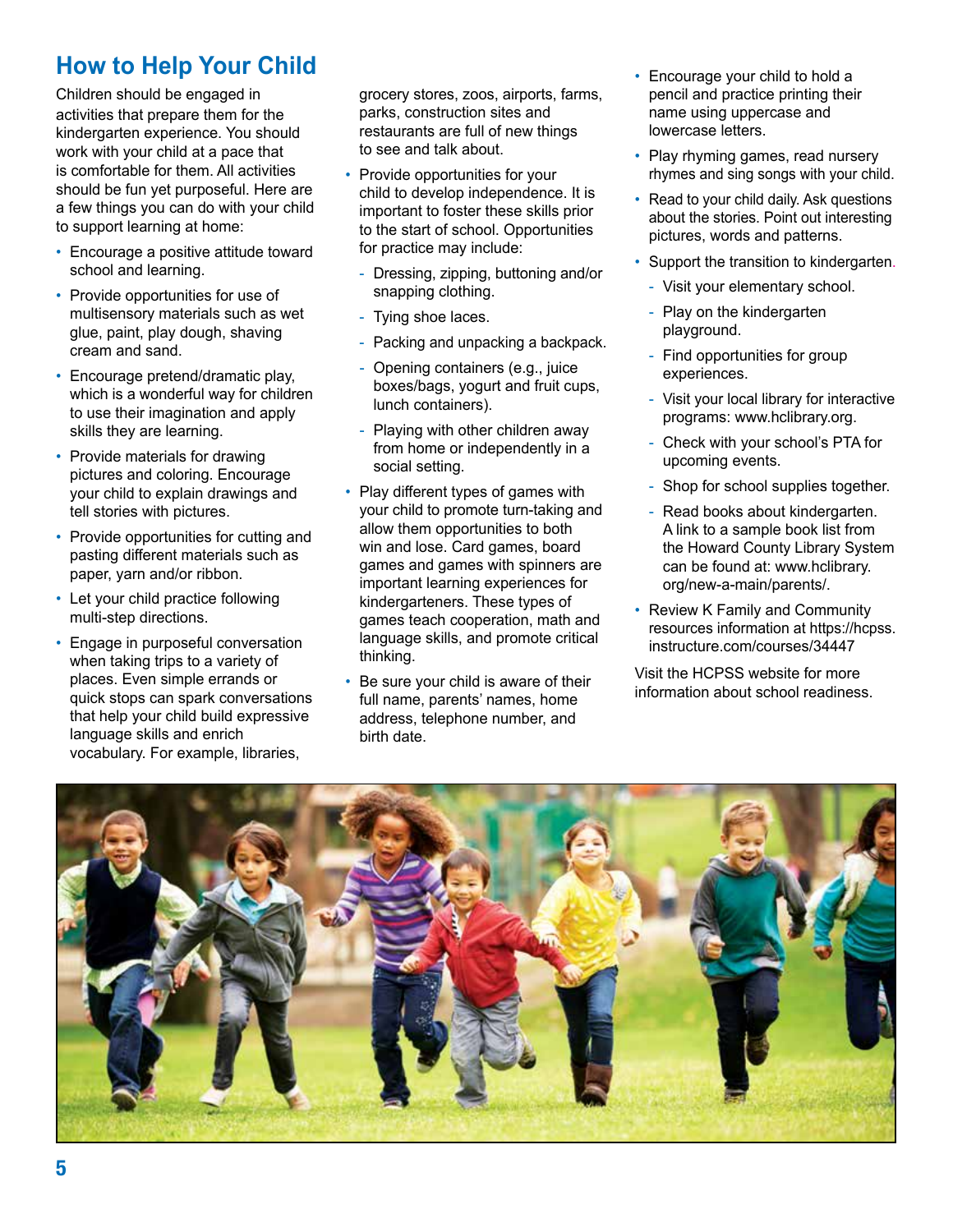# **General Information**

### **Accident Insurance**

The school system does not carry medical insurance for accidents that occur at school, including non-sport related injuries, such as trips and falls, physical education injuries, and recess/playground injuries. Parents are encouraged to enroll students in the accident insurance program. All students are eligible and will receive written information on coverage and costs during the first week of school. Coverage may be obtained throughout the school year via online enrollment.

#### **Before and After School Care**

Elementary schools have different opening and closing times that can be viewed here: www.hcpss.org/schools/ opening-and-closing-times/. If you need before or after care, each school hosts a child care program in their building. Two agencies serve the Howard County Public School System: Columbia Association and Howard County Recreation and Parks. Contact your child's school or refer to www.hcpss. org/schools/before-and-after-schoolcare/ for more information. Spaces fill quickly, so register early to ensure availability.

#### **Emergency Closing**

*All parents/guardians must complete a Family File emergency form via HCPSS Connect, which can be found online at www.hcpss.org/connect/.* The purpose of the form is to identify persons to be contacted in case of an emergency regarding the student if parents/guardians are unable to be reached. **It is imperative that this form be completed in a timely manner.** In times of emergencies/ school closings, information will be shared with the community through the following:

- www.hcpss.org
- HCPSS News email and text message alerts
- HCPSS Information Hotline 410-313-6666
- Twitter: @hcpss
- Facebook: hocoschools
- HCPSS cable TV: Comcast 95/ Verizon 42

#### **Notes for Absence**

By state law, children must attend school from ages 5 to 17. A signed note from a parent/guardian must be submitted to the school within two school days of the student's return, indicating the date and reason for absence to determine whether the absence is excused or unexcused. A doctor's note is required in cases of long-term absence due to illness.

#### **Reporting Student Progress**

There are four marking periods in a school year. Student work will be sent home regularly to demonstrate your child's progress in the classroom. Interim/progress reports are issued mid-quarter and reflect individual student progress.

Report cards are issued at the end of every marking period. This document records student grades, attendance, and other information. Parent/teacher conferences are held two times a year.

### **Safe Schools**

All elementary schools have controlled entry. Once allowed into the school, all visitors must report to the front office and sign in through the automated visitor management system. A driver's license is required to verify visitors' identities. The automated visitor management system creates a sticker badge that must be worn at all times while in the school building.

#### **School Calendar**

Holidays and days off are noted in the school calendar, which you will receive at the beginning of the school year. The calendar is also available at www. hcpss.org/calendar/.

### **School Lunches**

HCPSS students have the option of buying or packing a lunch. Information about menus, paying for student meals, nutrition and allergen concerns, meal pricing as well as Free and Reduced Meal applications can be viewed at www.hcpss.org/food-services/.

#### **Parent Conferences and School Schedules**

Parent conferences and work days for staff are scheduled throughout the year. During those times, schools may be closed to students for half or full days. Your school will communicate detailed conference and schedule information.

### **School Supply Lists**

School supply lists for the upcoming school year can be viewed at www. hcpss.org/schools/school-supplylists/. Supply lists are updated each spring for the following school year. Please contact your child's school for additional information.

### **Tardy/Early Dismissal**

A student is tardy/late if he or she is not in the school/classroom when the bell rings. Students need to be signed in by a parent/guardian if they are tardy. A note should also be submitted to request early dismissal or exclusion from activities (e.g., physical education). The HCPSS Student Handbook provides additional details.

#### **Transportation**

Bus transportation is provided for elementary students who live more than one mile from their assigned school. Use the School Locator and School Transportation to find your child's bus route schedule at www. hcpss.org. The Pupil Transportation Office encourages parents of kindergarten students to review the information contained in the brochure, *A Guide to Bus Safety and Your Child*, which should be received during kindergarten registration. All kindergarten students should follow their normal transportation schedule beginning on the very first day of school and it is strongly recommended that all students are supervised by an adult or older sibling. This is important in order to establish positive routines.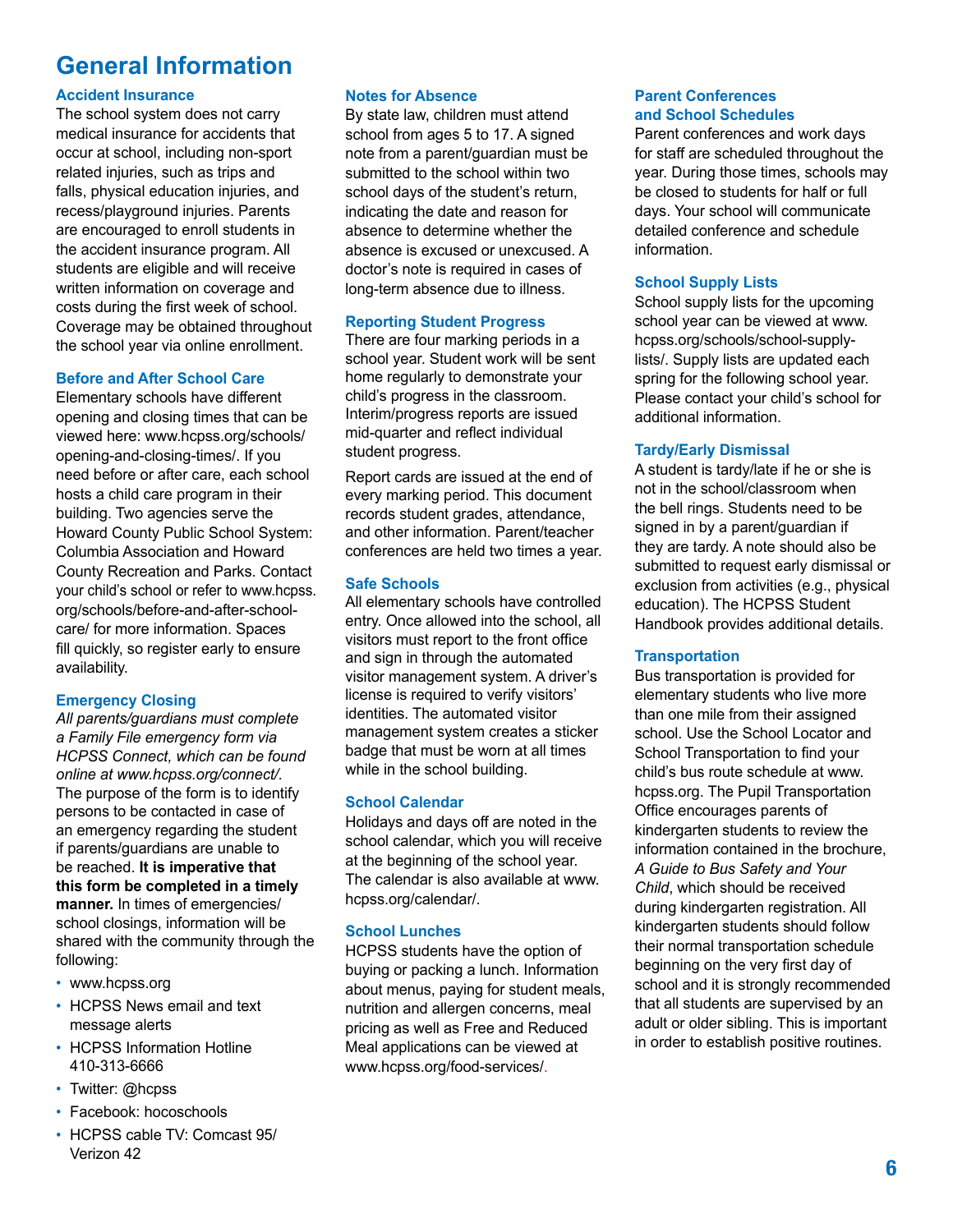![](_page_7_Picture_0.jpeg)

![](_page_7_Picture_1.jpeg)

![](_page_7_Picture_2.jpeg)

# **The Health of Your Child**

All forms and HCPSS health resources can be found at www.hcpss.org/health/. Mental and physical health impacts a child's ability to be successful in school. This is especially true for our youngest learners. It is important to keep the lines of communication open between home and school. You can help your child reach their full potential by promoting healthy behaviors and establishing consistent routines. Your kindergartener should:

- Get 10–12 hours of sleep each night and have a set bedtime. Recognize that your child may be exhausted at the end of the school day, especially during the first month of school.
- Avoid overly stimulating or violent movies, music, video games and television programs, especially prior to bedtime.
- Have time for a complete breakfast, the most important meal of the day. Eating a balanced diet is important for growing bodies.
- Have ample time to dress, eat and get to school in a relaxed frame of mind.
- Know how to use the bathroom properly and independently.<br>• Wash hands frequently.
- 
- Keep hands away from eyes, ears, nose and mouth.
- Know that only food goes into the mouth.
- Learn to cover mouth and nose when sneezing or coughing. Students should also be mindful to cough and sneeze into an upper sleeve, not into his or her hands.
- Wear suitable clothes for the weather. Students go outside for recess every day, weather permitting. See Weather Guidelines/Recess for details: www.hcpss.org/ about-us/handbook/wellness/#weather-guidelines.
- Know the safety precautions for strangers, strange places, strange situations or strange animals.
- Have a physical examination including eyes and ears at regular intervals. Have regular dental checkups. The Howard County Health Department can help families find care at www.hchealth.org.

#### **Medications**

All medications should be taken by students at home whenever possible. If it is necessary for medications to be taken by your child in school, a completed and signed by the physician medication order form and written parent/guardian permission are required. The school health assistant or nurse can provide you with the proper form.

Medications must be in a clearly labeled container. The original prescription container should accompany all prescription medication to be administered at school. Label information must include the student's name, date of order, medication name, dose, expiration date, directions for administration (time, frequency, route, etc.) and doctor's name. Baggies and unlabeled containers will not be accepted.

Cough drops and other over-the-counter medications may not be sent to school with your child. Sunscreen may not be applied at school. If you have any questions, please contact the school health assistant for more information.

#### **Allergies**

Maryland law requires schools to designate a table in the cafeteria as "peanut/ tree nut-free." Parents are encouraged to inquire about these accommodations with the school health assistant when registering their child. Depending upon the daily lunch schedule, your child's school may have a designated snack time in the classroom. Students are encouraged to bring foods that do not pose a potential risk for food allergic students.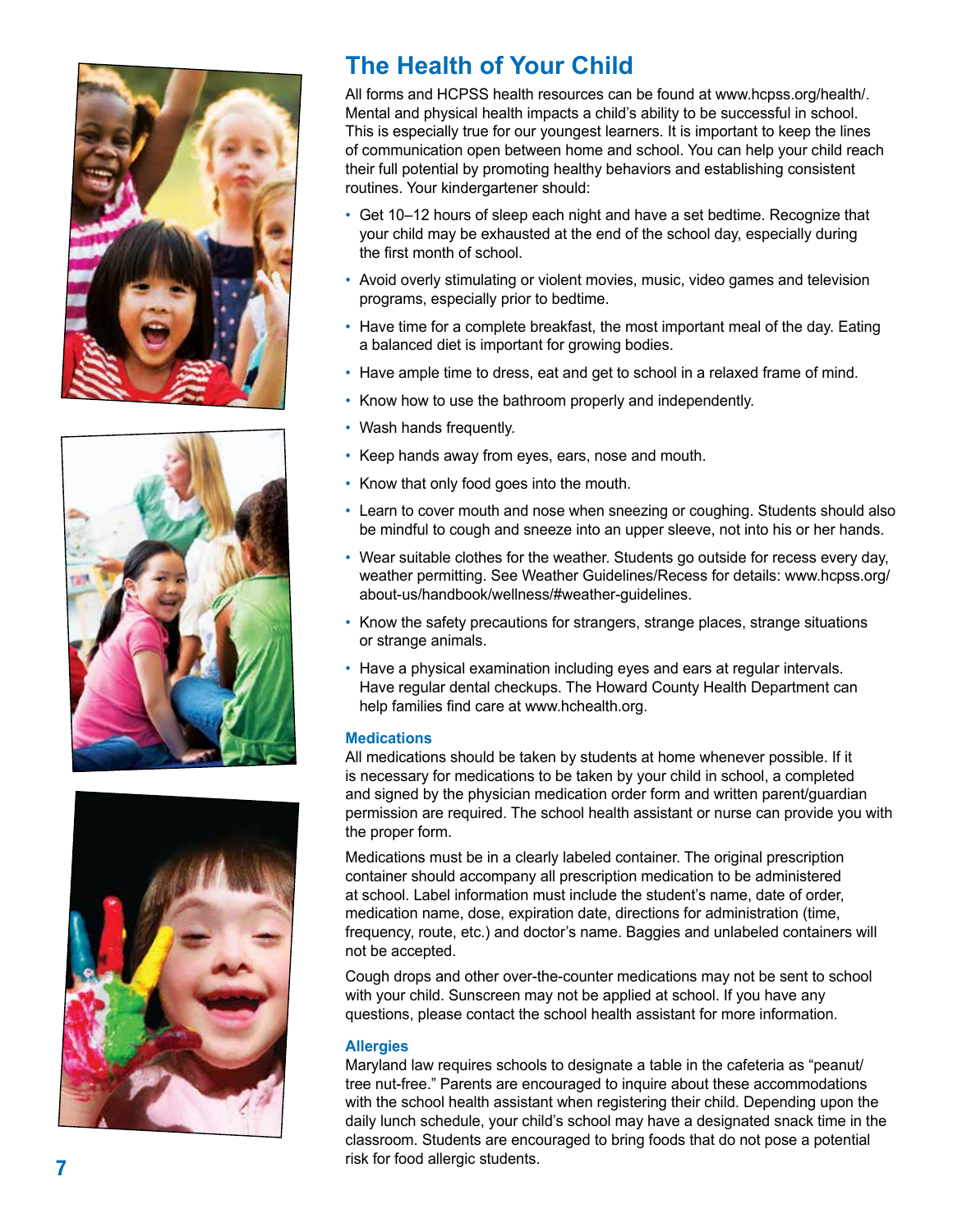# **When to Keep your Child Home**

It is important to note that children who are not feeling well should stay home from school. Other students and staff are put at risk when your child comes to school sick. Your child **should not** come to school if they have any of the following symptoms:

- Chills Severe coughing Fever\*
- Earache Sore throat
- Rash Vomiting

\*Children must be fever-free, without the use of fever-reducing medication, for 24 hours before returning to school.

The following health chart gives information about some childhood diseases/ conditions that may occur during the school year. These conditions should be reported to the school health assistant/nurse and your child's teacher. A signed note from a parent/guardian must be submitted to the school within two school days of the student's return, indicating the date and reason for absence to determine whether the absence is excused or unexcused. A doctor's note is required in cases of long-term absence due to illness.

| <b>Condition/Disease</b>                                                                                                                                                                                                  | <b>Incubation</b>          | <b>Action</b>                                                                                             |
|---------------------------------------------------------------------------------------------------------------------------------------------------------------------------------------------------------------------------|----------------------------|-----------------------------------------------------------------------------------------------------------|
| Chicken Pox<br>Pimples, blisters, crusts in different<br>stages                                                                                                                                                           | 2-3 weeks                  | Excluded from school until<br>lesions are scabbed over.                                                   |
| Conjunctivitis<br>Contagious condition, redness and<br>watering of eyes; pus may be present                                                                                                                               | Acute                      | Student is excluded until<br>the eye is clear or until<br>released by a physician<br>to return to school. |
| <b>Fifth Disease</b><br>Bright red cheeks, rash on body, mild<br>cold symptoms.                                                                                                                                           | $4-20$ days                | Permitted to return to<br>school after diagnosis by<br>a physician.                                       |
| <b>Head Lice</b><br>Tiny insects in hair, egg cases (nits)<br>on hair shafts.                                                                                                                                             | $7-10$ days                | Permitted to attend<br>school after proper<br>treatment for lice.                                         |
| <b>Diarrhea</b><br>Loose stool; Gastrointestinal infection<br>in which dehydration may occur.                                                                                                                             | $2-5$ days                 | May return to school if<br>symptom-free for 24 hours.                                                     |
| <b>Measles (Rubeola)</b><br>Cough, runny eyes, high fever, and<br>extensive rash occurring on the face<br>and body.                                                                                                       | $10-14$ days               | Permitted to return to<br>school 5 days after<br>disappearance of rash.                                   |
| <b>Ringworm of Scalp</b><br>Areas of scaly patches of baldness;<br>may begin as small pimples.                                                                                                                            | $10-14$ days               | Excluded from school<br>until under treatment by<br>a physician.                                          |
| <b>Staphylococcal Infection</b><br>(Staph) including Methicillin resistant<br>Staphylococcus Aureus (MRSA) skin<br>and soft tissue infections such as<br>impetigo, boils, skin abscesses,<br>occasional invasive disease. | Variable and<br>indefinite | May attend school with<br>lesions covered.                                                                |
| <b>Streptococcal Infection</b><br>(Scarlet fever or Scarlatina, Strep<br>throat) Sore throat, fever, or rash on<br>body or extremities.                                                                                   | $1-3$ days                 | Excluded until released<br>by physician to return to<br>school.                                           |

![](_page_8_Picture_8.jpeg)

![](_page_8_Picture_9.jpeg)

![](_page_8_Picture_10.jpeg)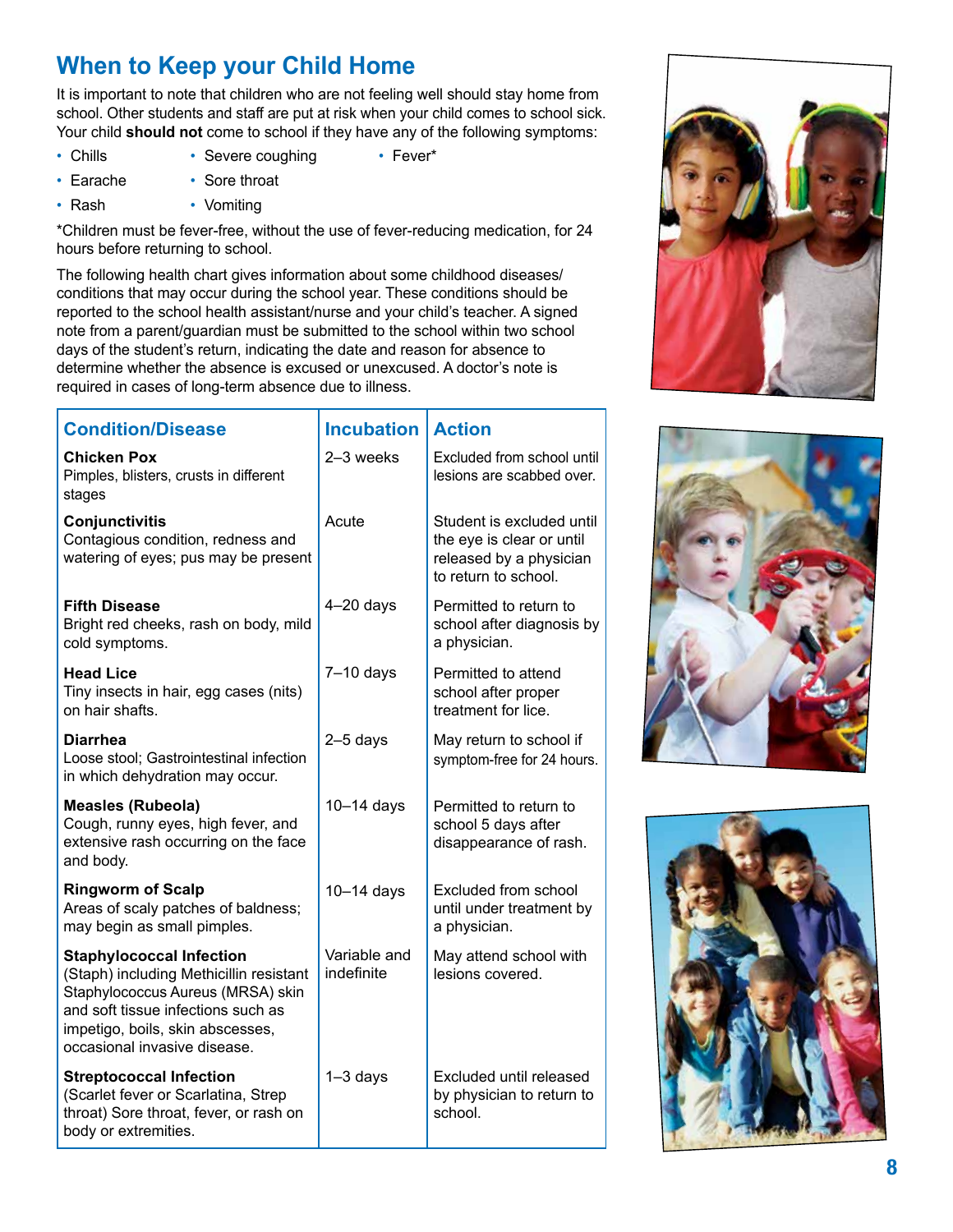# **School Personnel**

Your relationship with the school will be more effective if you become acquainted with the people who are responsible for your child's welfare.

### **The Superintendent and Department of Education Staff**

The Superintendent and central office staff are concerned with students at all of the schools and work closely with schools to provide well-trained teachers, suitable materials, and a program of instruction that meets the needs, interests, and abilities of children at all age levels.

#### **School Administration**

The principal and assistant principal are in charge of your child's school and are responsible for the school's program. They are instructional leaders and building managers who supervise all staff and oversee all school functions.

### **Front Office Staff**

The school secretaries are eager to help you when you call or visit the school. They will be the first person to greet you and will help you find the answers to your questions. School secretaries are responsible for registration, data entry, school communications, and serve as a support to both staff and families.

#### **School Health Services**

The cluster nurse, a registered nurse assigned to a cluster of two schools, trains and supervises the school-based health assistant. The health assistant manages the day-to-day operations of the health room: administer medication and first aid, observe and document student health concerns, communicate necessary medical information to school staff, parents/guardians and the school nurse while maintaining confidentiality.

### **School Counselor**

The elementary school counselor is assigned to your school to serve all students. Working with individual students, small groups of students, whole classes, staff and parents, counselors help to improve student academic performance and social/ emotional development.

#### **General Education Teacher**

The classroom teacher provides students with a rigorous academic curriculum based on Maryland College and Career-Ready Kindergarten Standards. Additionally, teachers work with families to support the development of the whole child in order to ensure a successful educational experience. Paraeducators support instruction across classrooms and supervise students during lunch and recess.

#### **Special Education Teacher**

The special education teacher uses specialized teaching strategies to help children with disabilities.

### **English for Speakers of Other Languages (ESOL) Teacher**

The ESOL teacher provides English language development instruction for English learners. The ESOL curriculum merges content and language development. Students develop their language and literacy skills while acquiring content knowledge.

### **School Psychologist**

The school psychologist is available at each school to consult with parents and teachers regarding child development, behavioral interactions, and individualized instructional strategies. School psychologists can identify learning strengths and needs of individual children and design specific plans to promote school success.

### **Pupil Personnel Worker (PPW)**

Pupil Personnel Services works with school staffs, students, parents and community members in the identification and prevention of problems that can adversely impact educational success. The PPW also helps families find community resources to assist as needed.

#### **Additional Teaching Staff and Related Services**

Other teaching and related staff may include a physical education teacher, music teacher, art teacher, technology teacher, media specialist, reading specialist, gifted and talented teacher, alternative education teacher, speech and language pathologist, occupational therapist, physical therapist, math support staff, reading support staff, paraeducator, and cafeteria staff.

Staff members vary from school to school. Please refer to your school's website to learn more about teaching staff in your school or contact your child's school if you need more information.

![](_page_9_Picture_25.jpeg)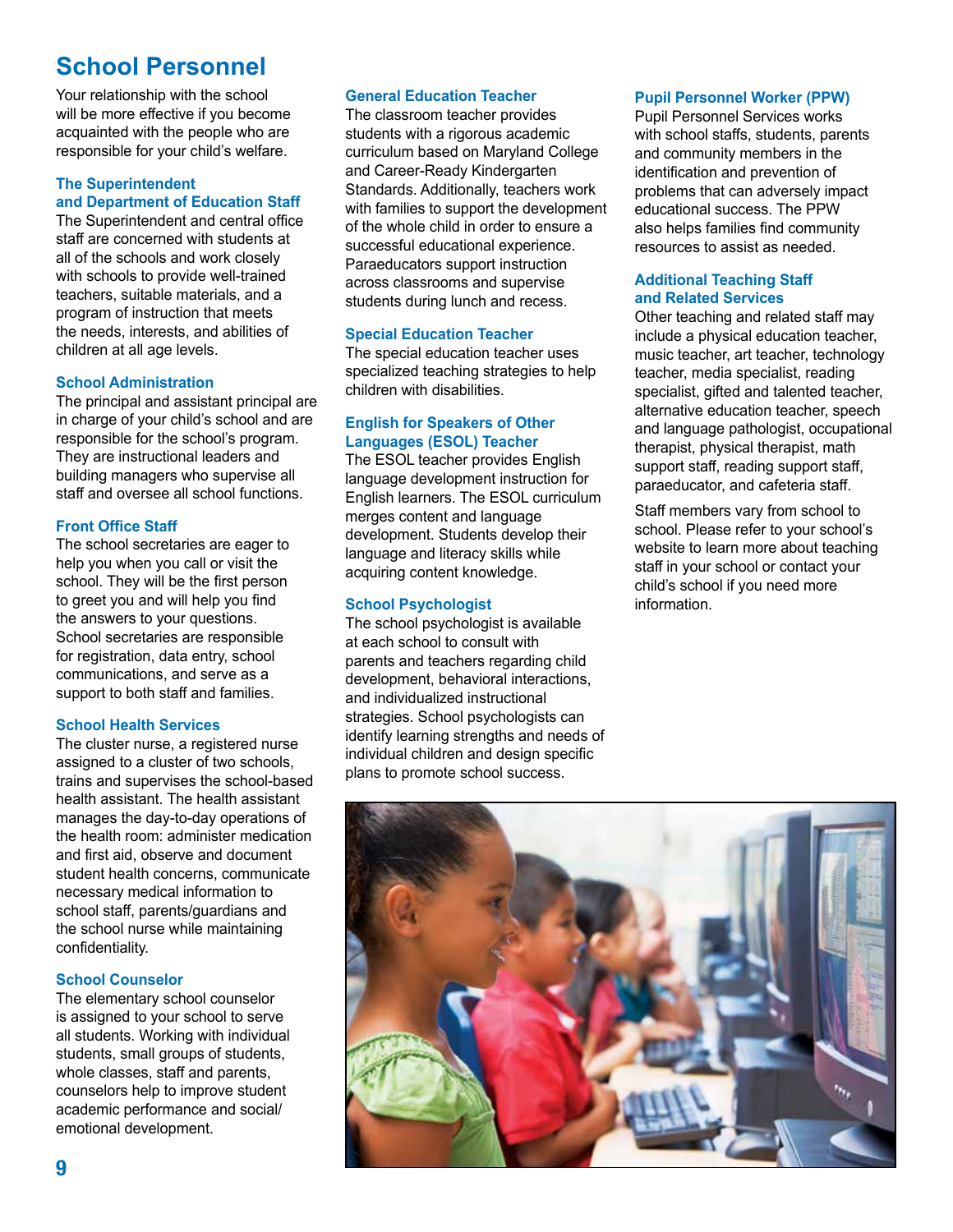![](_page_10_Picture_0.jpeg)

**We look forward to having your child in kindergarten. It is our hope that all kindergarten students will have an exciting and productive school year.**